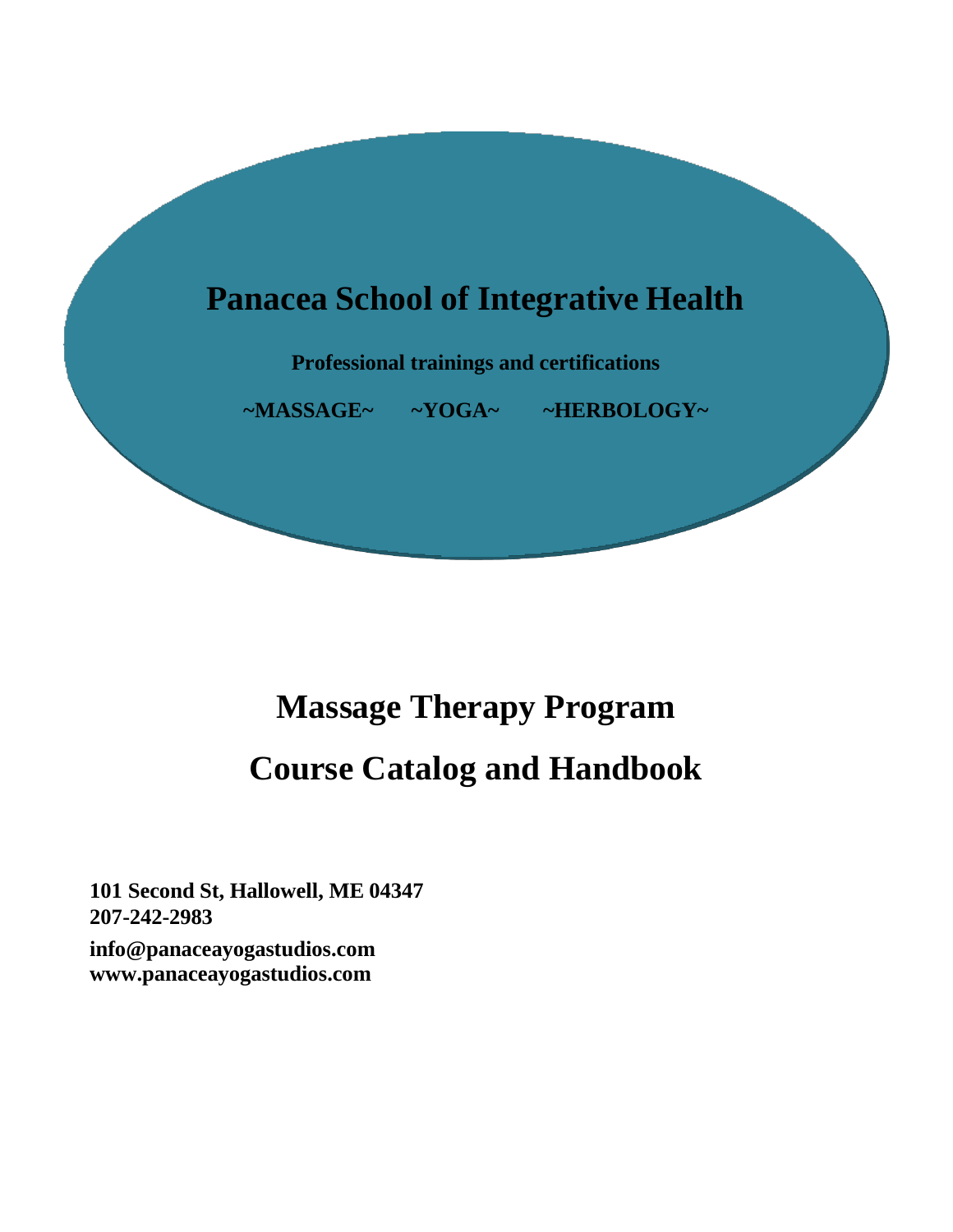## **Table of Contents**

| 10 |
|----|
|    |
|    |
|    |
|    |
|    |
|    |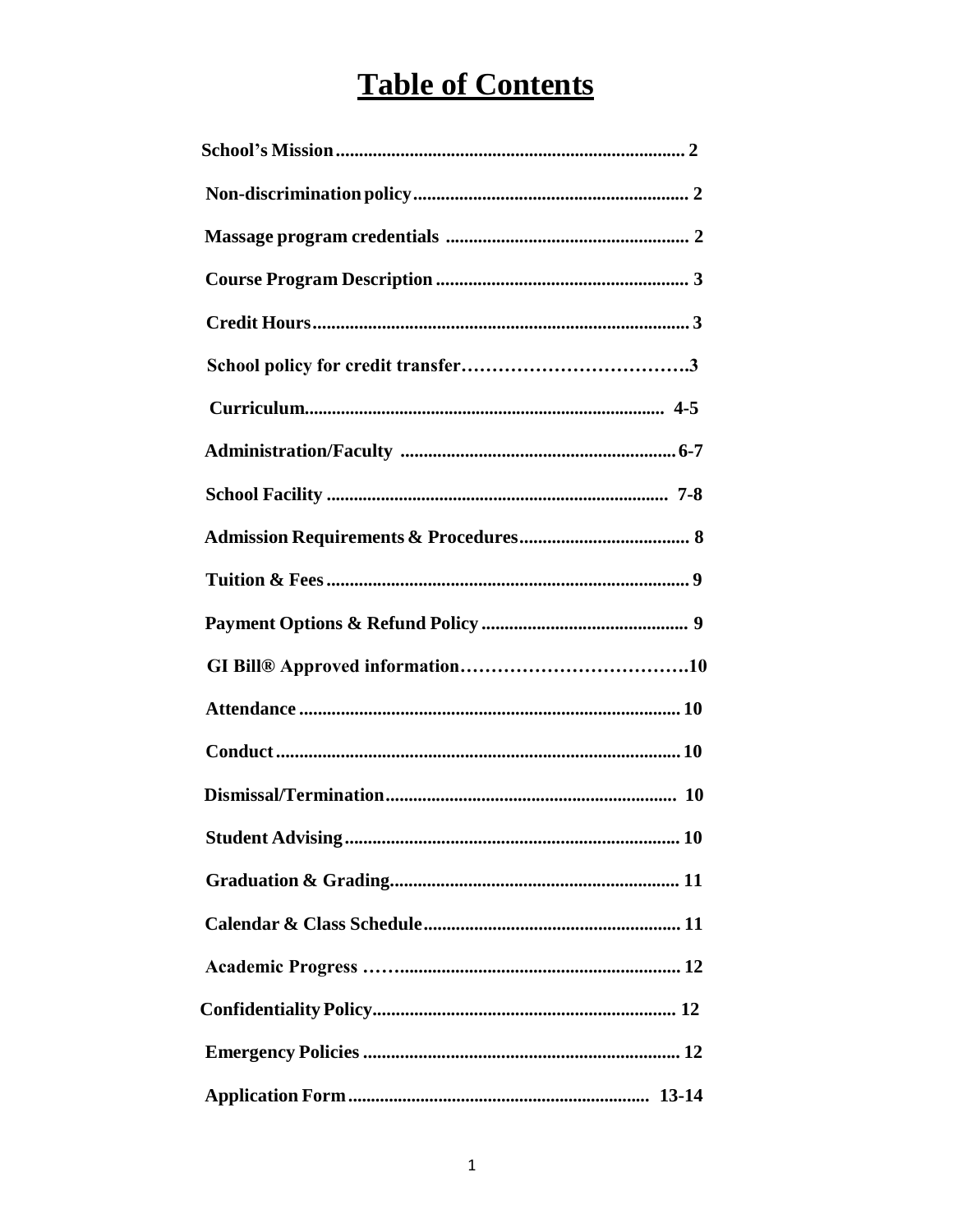## **Our Mission**

Panacea School of Integrative Health was established to offer individuals the opportunity to implement a strong educational and foundational healing art in their lives. The ability of transformation takes place through growth of integrative learning, resulting in a more balanced and harmonious life. Individuals searching and striving to find alternative ways to therapeutically bring balance in their lives personally, academically and professionally, can find it at our school.

Our teachers and staff take deep pride in having the ability and opportunity to share their skills and knowledge of Massage Therapy, Yoga training, and herbology studies with students who attend our school.

Our primary academic objective within the Massage Therapy program is to prepare graduates to become successful health professionals. To be an effective professional in the Healing Arts, it is essential to develop skills, discipline, and structure. We provide the essential training and education in specific methods of practice. Our knowledge and training emphasis within our Massage Therapy program is as an ideal preventive and curative method of care. The quality of our training allows those graduates to choose careers in a vast variety of settings, but not limited to the following: therapeutic massage, spas, sports clubs, and physical fitness centers. Graduates will find themselves foundationally equipped with the appropriate skills necessary to become a successful Massage Therapy professional.

We look forward to exploring the opportunity that each student will acquire at Panacea School of Integrative health: a well-rounded education in Massage Therapy. We feel honored to have this opportunity to establish a healing arts school in the Central Maine area; it is one of the very few available. We hope to root our healing knowledge deep within the community for an uplifting experience and a better overall quality of life.

**Non discrimination policy** We declare ourselves to be an open and welcoming integrative school of health, welcoming into the full academic, business and community life with all individuals within every race, culture, age, gender, sexual orientation, ability, economic status, and faith tradition.

## **Massage Program Credentials**

Panacea School of Integrative Health, within the direction of the massage therapy program is licensed through the Department of Education, Higher Education Services of the State of Maine. Our graduates are enabled to become licensed in the state of Maine without further testing. For those who seek National Certification, continuing education is available state wide and has been approved by the National Certification Board for certifying purposes.

The American Massage Therapy Association, a national and international organization for professional massage therapists, was founded in 1943. The AMTA focuses on continuing education, promoting legislation, malpractice insurance, and the profession of massage therapy. We encourage membership with the AMTA, to reap the amazing benefits of the organization.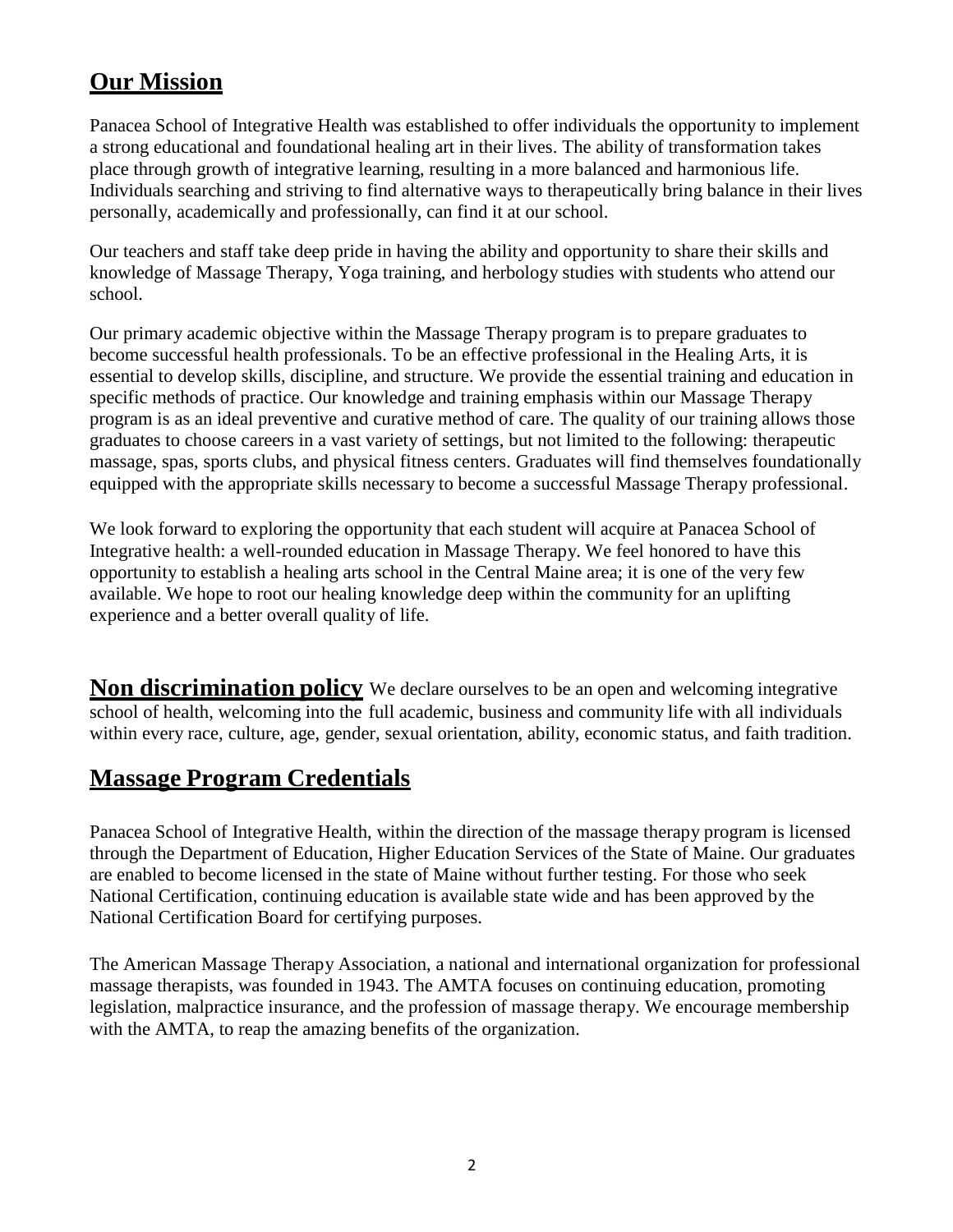Our Massage program is based on meeting the 500-hour minimum required by many states. Our instructors have a solid foundation with many years of experience in this field. Their skills and knowledge are structurally well rounded for the necessary ability to practice massage in a caring and competent manner.

## **Course Program Description**

Students will learn about the history, theory and practice of Massage. Anatomy Physiology and Pathology, pertaining to massage will be taught. Students will learn the massage standards and practices, ethics and boundaries, safety, client and self-assessments, and documentations. Students will learn a variety of modalities, including but not limited to lymph drainage, prenatal massage, hydrotherapy, reflexology, myofacial release and more. Outside of classroom time, twenty five massages and one case study involving one person with 12-15 sessions are part of the learning and practice process. Students will learn about best practices in a services business and research areas of their interest to determine how they wish to practice their new skills.

#### **Credit Hours**

#### **The credit hours within the massage curriculum listed below:**

| Anatomy and Physiology / Pathology | $121$ hrs        |
|------------------------------------|------------------|
| Kinesiology                        | $91$ hrs         |
| <b>Massage Concepts</b>            | $42$ hrs         |
| <b>Massage Practice</b>            | $134$ hrs        |
| Personal Development               | $30$ hrs         |
| Clinic                             | $67$ hrs         |
| Business/Ethics                    | $45 \text{ hrs}$ |
| Total:                             | 530 hrs          |

#### **School policy for credit transfer**

**Our Massage program is based on 530 hours of mandatory in class training. Credit transfer is solely at the discretion of our school. Transfer of credits will be considered from similar massage programs only, on the condition that the syllabi of previous school is compatible with our current curriculum. Students wishing to transfer credits must have satisfactorily completed the curriculum topic in their previous program. No partial credit will be accepted. Transfer credit is limited to 50% of the 530 hours.**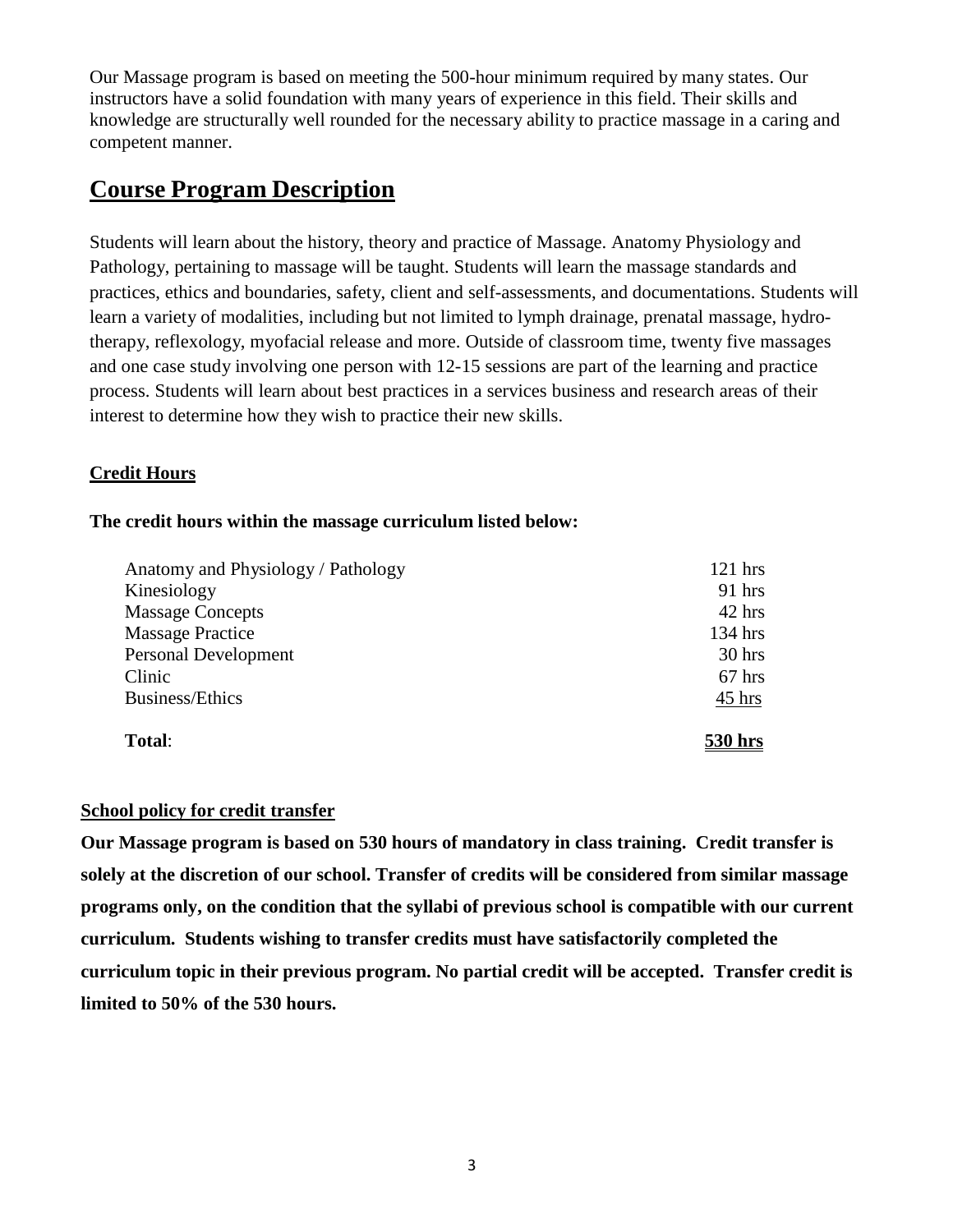## **Curriculum for Massage Therapy School**

**\* Massage Theory:** Massage therapy is the systematic manual manipulation of the soft tissues of the body for therapeutic purposes. This class provides background information regarding the study of massage therapy. Included will be the history of massage, medical and anatomical terminology, indications and contra-indications, code of ethics, setting boundaries, draping, client confidentiality, universal precautions, working with special populations, client referrals, documentation and more.

**\* Massage Practical:** This is hands-on learning that begins with Swedish massage and advances to various techniques and disciplines including but not limited to, seated massage, lymph system, our body meridians, prenatal and postnatal massage care, hydrotherapy, sports massage and reflexology.

Students begin with a basic protocol, learning various massage strokes and techniques. The class includes teacher demonstration and student practice on each other in a supervised environment. Performance competency determines further advancement of the student. As the course progresses, more advanced techniques are introduced. Students are expected to develop and practice their new skills on family and friends outside of class time.

**\* Anatomy & Physiology**: The foundation with any Massage Therapy program is a thorough understanding of the development, structure, and relationship between structure and function of body systems and the mechanisms whereby homeostasis is maintained. **Anatomy** is the scientific study of the structures of the body and the relationship of its parts. **Physiology** is the scientific study of the process and function of the body that supports life. Students will learn the basics of all of the systems and functions of the human body as pertains to a massage therapy practice.

**\* Pathology:** This is the study of structural and functional changes caused by disease. The goal of this class is to provide grounding in pathology useful in two respects: to assist the practicing massage therapist in dealing with clients in whom such conditions exist, and to provide a basis for communication with other health professionals.

**\* Kinesiology:** This course is designed to familiarize students with the bones and muscles of the human body. Students will gain knowledge of muscle types and structure and learn to identify the bones of the human skeleton and their related landmarks. They will be able to identify and palpate bony landmarks and muscles, including their origins, insertions and actions. Palpation skills for superficial and deep muscles are developed to further enhance the massage skills.

Kinesiology is the study of the principles of anatomy in relation to human movement. Students will apply what they learn in Anatomy and Physiology along with the specifics of the musculoskeletal system studied in this course to the principles of Kinesiology.

The hands-on experiences include palpation skills for both deep and superficial muscles and specifics on what types of work can be done on each area to promote wellness of the areas worked on. Lab will also include kinesthetic learning experiences as well as problem solving of movement deviations and proper body mechanics demonstrated while palpating and treating movement deviations. The course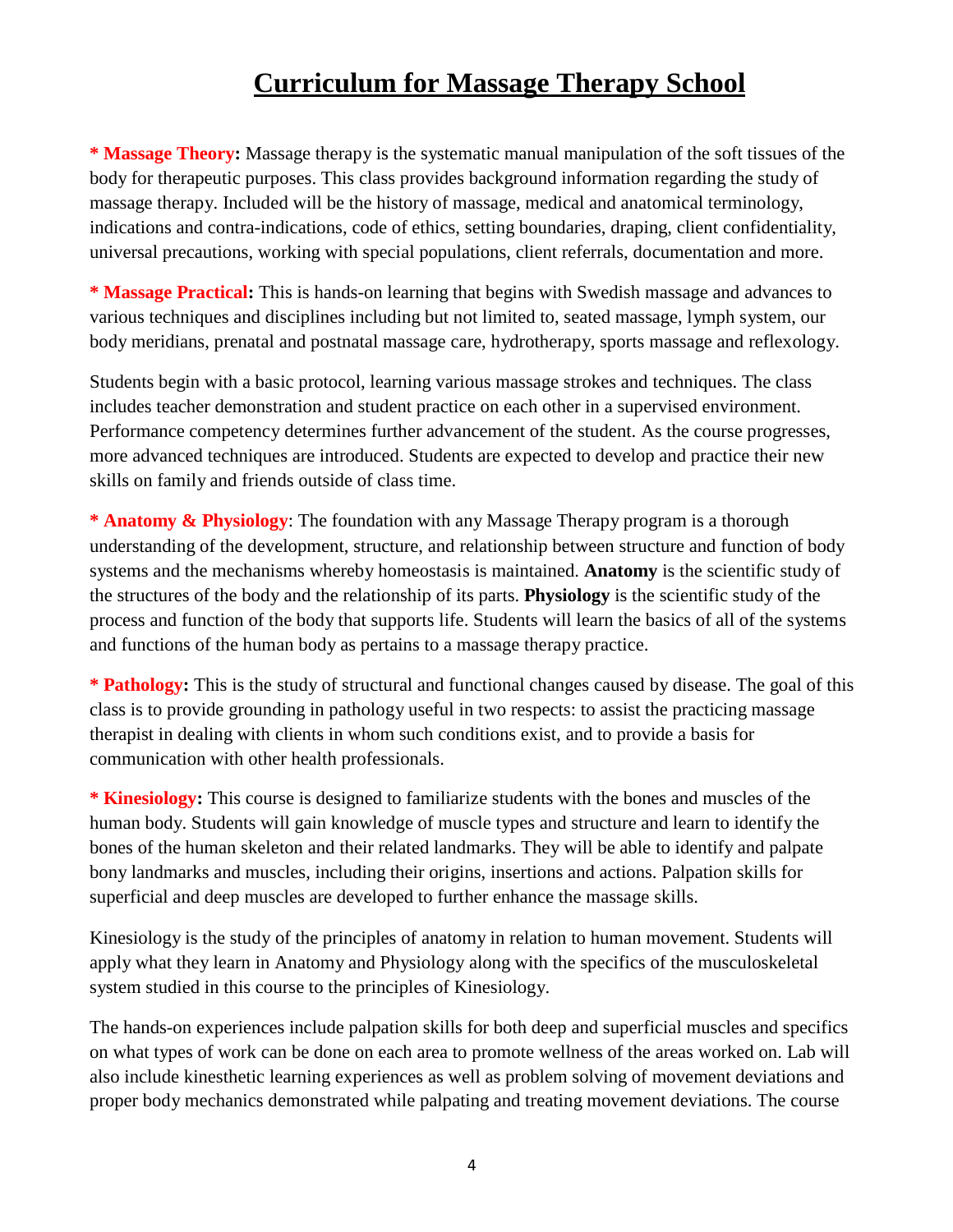includes instructor demonstration and student practice on each other in a supervised environment. Performance competency determines further advancement of the student.

**\* Clinic :** The scheduled clinic time is an additional component within the overall massage program curriculum. The clinics are designed to model professional procedures: scheduling appointments, recording case histories, developing and providing appropriate client-based care with appropriate and professional draping techniques, communication skills and professional attire. Students will learn to integrate all of their skills from the coursework that culminates in a complete professional presentation while working with members of the public. Students learn to become critical thinkers as they develop a plan of action for each client.

**\* Business/ Ethics:** Ethics course discusses the responsibility of the massage therapist to provide a safe and comfortable practice with regard to client care. Practice management course allows students to understand the differences between having their own practice and working for someone else. They learn how to market their businesses, write a business plan, set goals, and network with others from health related fields.

**\* Personal Development:** Discussions, learning effective communication, self-awareness and selfgrowth are the goals of these classes. This course will strive to establish a personal balance between the defined clinical data of the profession with the creative and organic contributions of being touched.

One's daily life - choices, struggles, failures and successes - contribute to the quality and availability of what we have to offer others. Throughout this course we will explore current social/professional norms and learn to build a strong awareness of self, setting clear boundaries and permissions in touch work.

**\* CPR/first aid:** Important practical instruction in CPR and first aid. Developing the skills necessary in observing vital signs and responsibility for the clients welfare. Upon successful completion of this course, students will receives American Red Cross or American Heart Association certification in first aid and CPR. CPR and First Aid are separate from the massage program hours.

## **Instructor availability for students' academic needs**

Instructors will be made available for the students' academic needs to help guide students educationally in the massage program. It is the students' full responsibility to maintain consistency with their educational goals, to be on time, fully attentive with the schools handbook rules and regulations to assure the ability to succeed in a dedicated and committed program in massage therapy. If a student desires to talk with an instructor about their personal success at the school and or what a student can do to further help their success they are more than welcome to approach the instructor to set aside personal time outside of classroom hours to discuss such areas of concern or interest. The time frame can be determined upon what works best for both the instructor and student by way of email, phone call and or in person.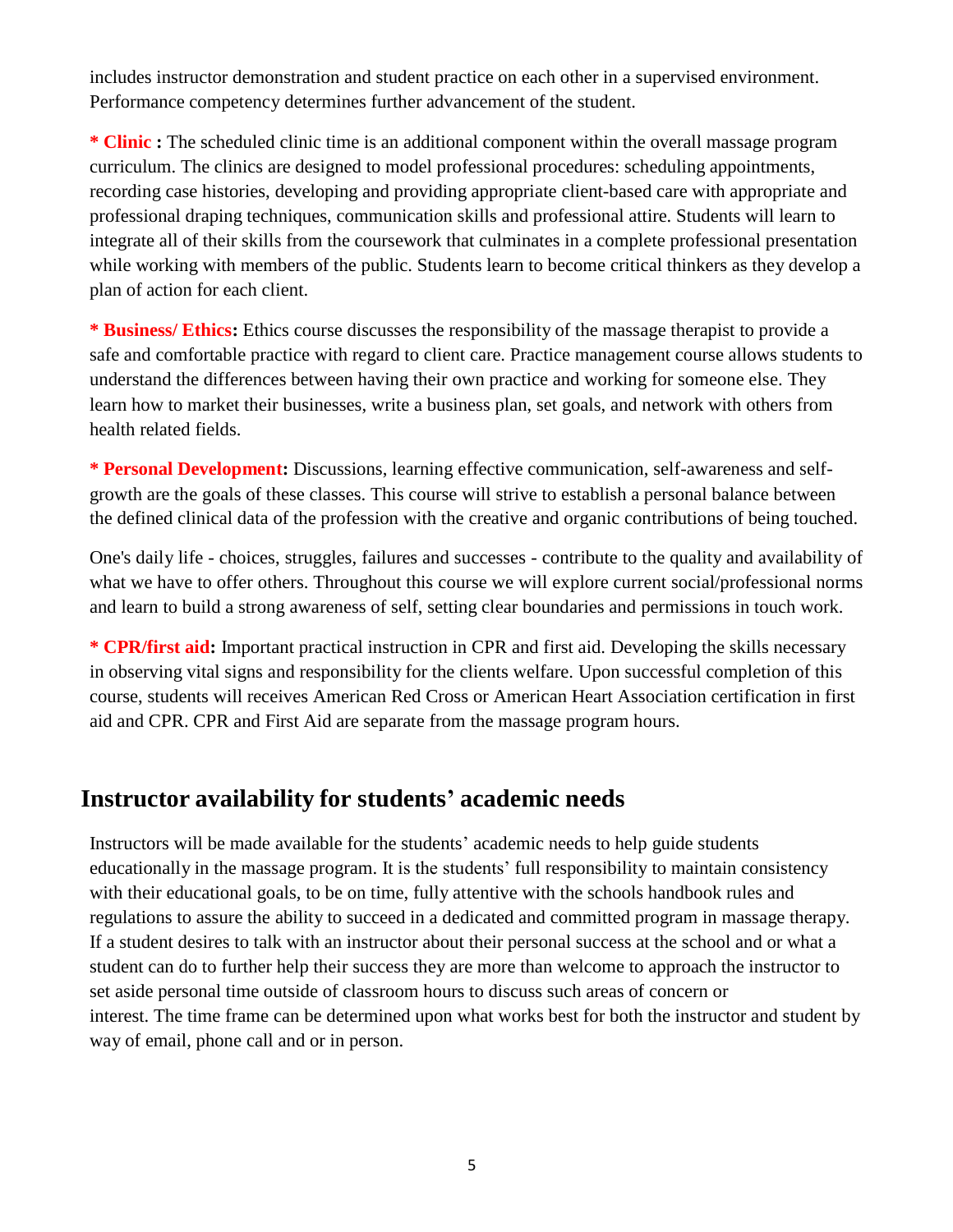## **School Faculty**



#### **Suzanne Cobb,** RYT, LMT

Suzanne has extensive knowledge with integrative health, combining a college background in Health Science, several hundred hours of yoga teacher trainings within a variety of yogic disciplines, studying herbology for over 20 years, and receiving her level I and II Reiki energy trainings. In addition, Suzanne is a licensed massage therapist. She has extensively researched Lyme disease for over 10 years after she fell chronically sick from the devastating effects of this illness. She now uses her knowledge to help those suffering from this disease. Suzanne has a deep passion for the healing art of yoga which began almost 15 years ago, a dedicated practice lead her to open Panacea Yoga Studios, LLC in 2011. Her wellness center and commitment to helping others has persuaded the opening of Panacea School of Integrative Health that began in 2015. As the owner and director of Panacea School Of Integrative Health, Suzanne has an open door policy and is more than happy to assist students at any point during the school year. Suzanne puts an extensive amount of energy in guiding and motivating students towards a successful education at this school.



**Hollie Kunesh,** , LMT and DONA-trained Birth Doula in Waterville Maine. Whether being at your side to help empower you during child birth, or by helping to melt away stress and tension from sore muscles through therapeutic massage therapy, Hollie is professional, caring and always supportive. Her passion is working with pregnant women and Hollie is one of the few Certified Pregnancy Massage therapists in the Central Maine area. Hollie was also an instructor and curriculum developer for the State certified 500 hour massage therapy program previously offered at Kennebec Valley Community College in Fairfield, Maine. She was responsible for the supervision of the students at the massage clinic. Additionally, she taught classes for the KVCC curriculum in massage therapy, business/ethics, student clinic, student practicum, and massage theory. Hollie has excellent verbal and written communication skills, has strong organizational and time management capabilities, and is detail-oriented with strong leadership qualities. We are thrilled to have Hollie join our educational team and feel our students will look to her as a career long mentor and colleague upon graduation.



**Sara Dostie,** LMT. Registered Recreational Maine Guide, Owner of Healing Hands Holistic Wellness, LLC. Sara's journey as a healing arts practitioner was a calling from a young age that has helped her gain skills and wisdom in dealing with her own fibromyalgia syndrome and rewards of helping others find remedies and relief along their path to well-being. Alternative healing modality trainings continue to enrich her awareness and abilities. Her successful practice is entering its 16th year of business, serving Central Maine. The broad range of certificates she has attained allows her to offer clients a holistic approach to self-care. Her practice reaches beyond her office to people throughout several communities offering on-site sessions at multiple state departments and business's interested in employee well-being. Her compassion and kindness is absorbed just by being in her presence. She shares her love of nature and its natural healing power with clients interested in recreational therapy throughout all seasons. She is a wonderful asset to this school.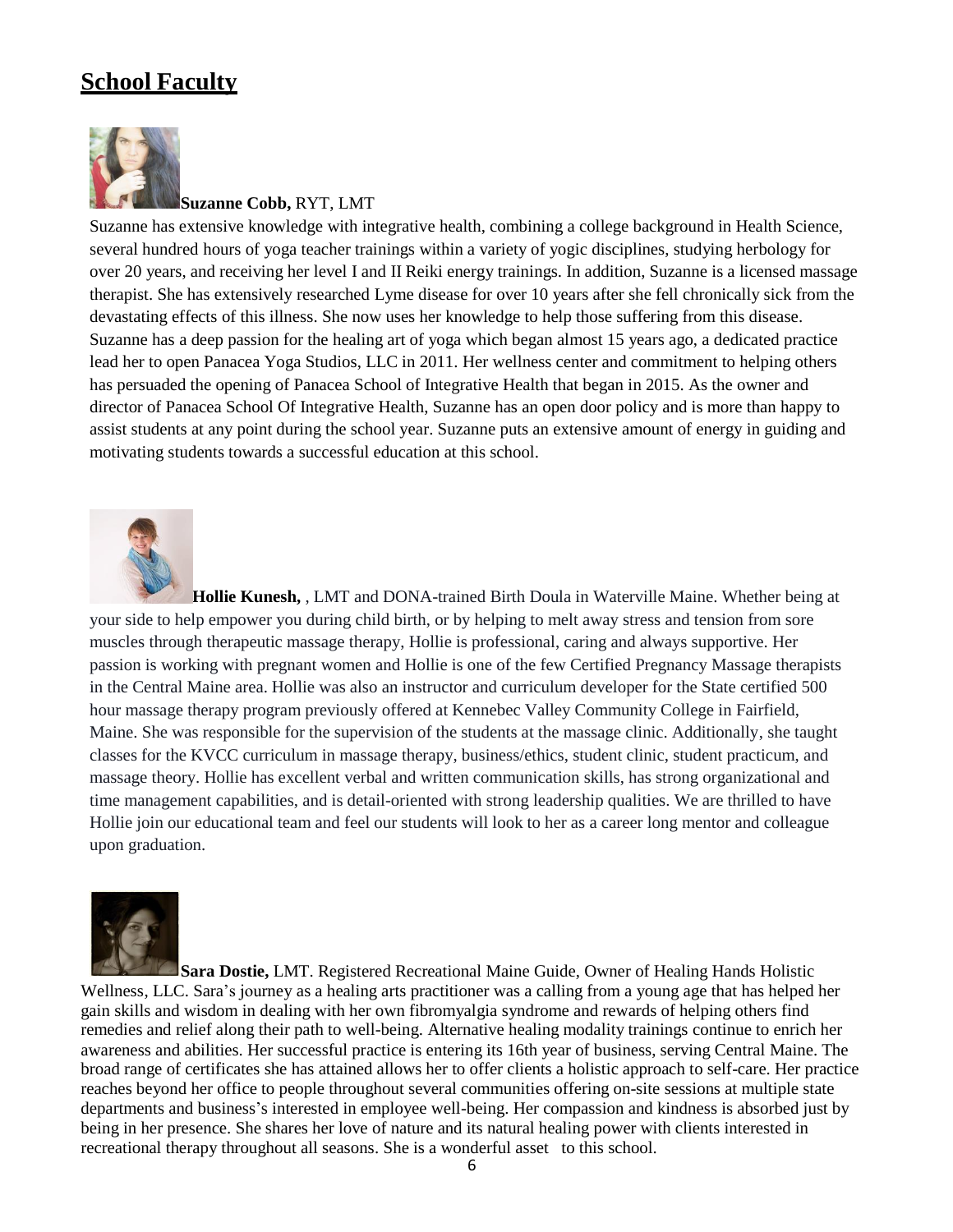

**Jop Blom** is a physical therapist with over 33 years of experience. He was trained in the Netherlands, and has practiced in the US since 1985. He has an extensive background in soft tissue mobilization techniques, including classical massage and myofascial techniques. He has been certified in advanced manual therapy techniques. He believes that our hands are the most important tools in treating patient with musculoskeletal problems. He lives in Winthrop, where he and his partner, Craig Hickman own Annabessacook Farm, an organic farm and Bed & Breakfast. Jop will be an amazing addition to our Kinesiology curriculum. We are honored to have him join this Massage Program



**Brandi Nelson,** LMT Owner of Golden Touch Massage Therapy, LLC

Brandi has been a practicing Licensed Massage Therapist since 2003. She attended Ashmead College of Massage in Vancouver, Washington and graduated with over 1,000 hours of education with focused studies in Sports/Clinical Massage. Over the last several years she has continued her education in Advanced Myofascial Techniques, mentored by Til Luchau, an instructor from the Rolf Institute in Boulder, CO. Other focused studies include Craniosacral Therapy and Clinical/Sports Massage. A self- proclaimed Anatomy Nerd, Brandi is the perfect fit to help teach Myology and Kinesiology and our hands on practice.



**Anita Smith,** LMT and certified Reflexologist, was born and raised in the west through her formative years she spent every moment she could with every sort of animal, they were her playmates and teachers. If she could get her hands on them she made a valuable connection. She loves to be outdoors and nature has taught her the value of touch and balance. She currently lives in Maine on a small farm that she and her husband grow much of their own food. It is the body and its innate abilities toward health that have led her on the path that embraces Massage Therapy. She feels Massage Therapy is a simple yet effective way to bring health and healing to the body without harmful side effects. The benefits of Massage are felt after just one session. Have Anita teach our Neuromuscular classes for our hands on portion of our program is a valuable piece of our students education. We are honored to have her part of this portion within our training. Her expertise, knowledge and education within Massage Therapy is remarkable.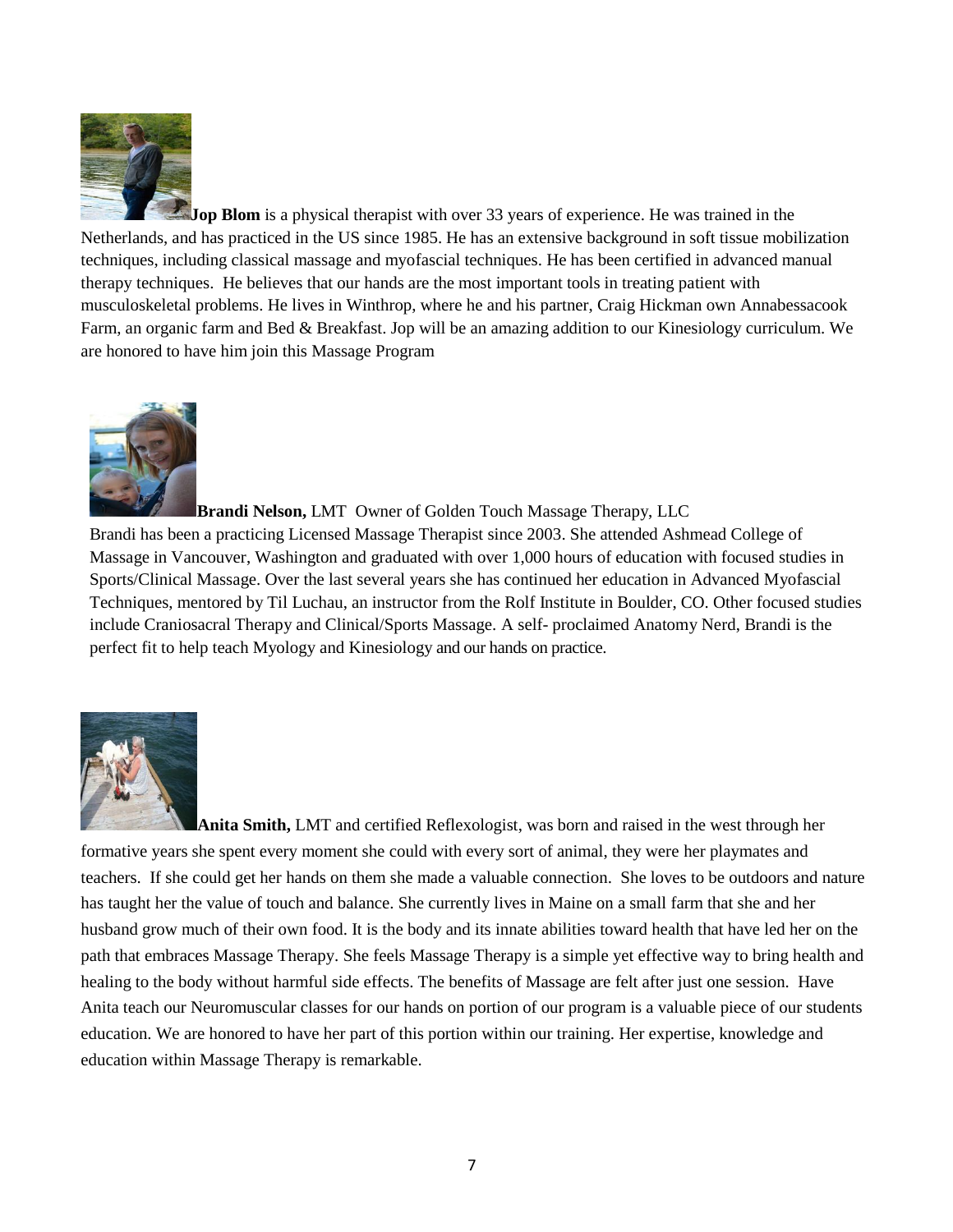## **School Facility**

Panacea School of Integrative Health is in a beautiful, spacious location offering over 1,200 square feet of room for classroom lecture, clinic days and yoga classes. We have a comfortable foyer area for your person items and needs. We are within walking distance to many of Hallowell, Maine's great local restaurants and shops.

We have ample on and off street parking surrounding the entire building. There are an abundance of on street parking spaces along the building. In addition, there is a large parking area to the rear of the building within feet of the school, with a comfortably paved walking path from parking lot to the front door of the school. The building and parking lot areas are well lit for your safety.



We are located at 101 Second Street in Hallowell, Maine, a beautiful rock front face building, ground level with the street, joining Panacea Yoga Studios. We are in the heart of Central Maine. Our schools location is a comfortable driving distance for individuals traveling near and far. We are just about 5 minutes from the interstate with easy access from the North and South bound lanes. We are approximately 10 minutes from Augusta, 20 minutes south of Waterville, 15 minutes to the Winthrop and Belgrade Lakes regions, 25 minutes to Lewiston/Auburn, and about 50 minutes north of Portland Maine.

#### **State of Maine Licensure Requirements**

Note that licensure requirements differ by state. For Maine State Massage therapy licensing requirements, please refer to the State of Maine Department of Professional and Financial Regulation:

Massage Therapy Licensure 35 State House Station Augusta, ME 04333-0035 Phone: (207) 624-8626 <http://www.maine.gov/pfr/professionallicensing/professions/massage/therapist.html>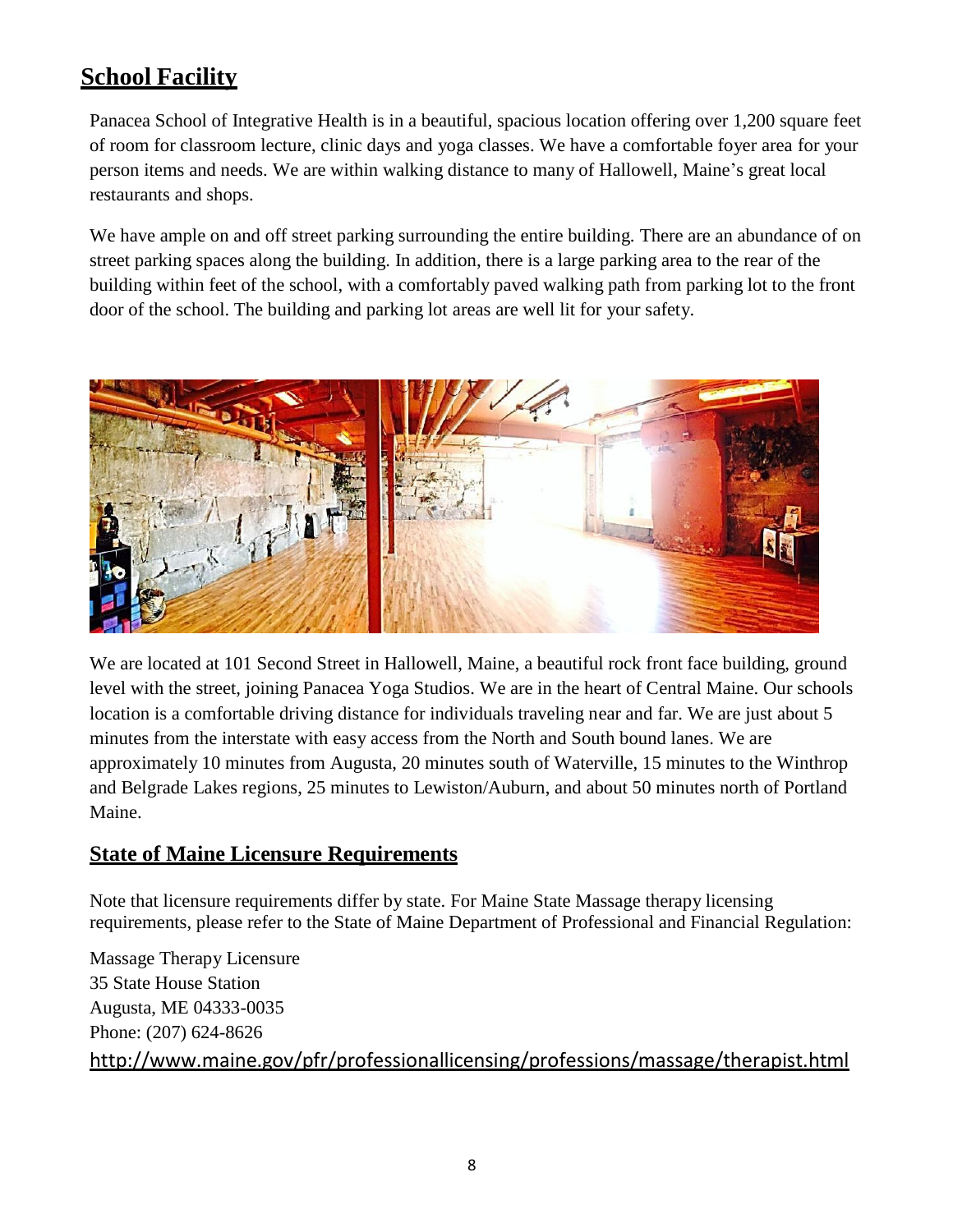## **Tuition & Fees**

| Below is the breakdown of application and tuition costs: |        |
|----------------------------------------------------------|--------|
| Application Fee (non-refundable)                         | \$ 50  |
| Registration Fee (non-refundable)                        | \$500  |
| <b>Total Due</b> after fees                              | \$7000 |

## **Payment Options for Tuition & Refund Policy**

Panacea School of Integrative Health is a private school that does not currently offer federal financial funding. Below are 2 payment plan options offered with our school. Students also have the option to go to a bank or credit union where they may find a better plan. In that case, the full payment must be made prior to the start of school, 30 days prior to start of training. Please be in close communication with the school owner about your plans for tuition payment.

Our 15 month payment plan is based on pre-payment of a \$50 application fee and the \$500 registration fee. Payment is due by the 15th of each month. Total accrued interest of 3.33% will divided equally into 15 payments. Two payment plans are available to choose from below. Cost of registration, application fee and learning materials are not figured in the totals below. All payment arrangements must be finalized on or before 30 days from the start of our programs. This pertains to paying in Full or the payment plan option due the 15<sup>th</sup> of every month, starting with the first month of school. If a student chooses a payment plan option, the first initial down payment is due 30 days prior to the start of school.

| <b>Option 1 Payment Plan</b> |          | <b>Option 2 Payment Plan</b> |          | <b>Additional Costs (estimated)</b> |           |
|------------------------------|----------|------------------------------|----------|-------------------------------------|-----------|
| Tuition                      | \$7,000  | Tuition                      | \$7,000  |                                     |           |
| Down Payment                 | \$2,200  | Down Payment                 | \$1,200  | <b>Books/Manuals</b>                | \$150-300 |
| Principal financed           | \$4,800  | Principal financed           | \$5,800  | Massage Table                       | \$300-500 |
| Number of payments 15        |          | Number of payments 15        |          | Lotion/Oil, Linen                   | \$150-300 |
| Monthly payment              | \$330.66 | Monthly payment              | \$399.54 | Blood Pressure cuff \$60            |           |
| <b>Total payment amount</b>  |          | <b>Total payment amount</b>  |          | <b>CPR</b>                          | \$50      |
| \$4,959.84                   |          | \$5993.14                    |          |                                     |           |

Students may receive partial tuition refund of 50% if withdrawn by the 5th week of school. This pertains to the tuition paid in full and or if a student chooses our payment plan. When a student signs the enrollment contract and decides to withdraw for any reason before 5<sup>th</sup> week of school and committed to use the payment plan with our school, 50% of tuition will be credited to student, and 50% of tuition balance remains the student's financial obligation, to be fulfilled and paid before the program completion. If a student signs the enrollment contract and chooses to pay in full 50% of tuition will be credited back to student before 5<sup>th</sup> week of school. After the 5<sup>th</sup> week of school, no refunds are made. Under personal circumstances of illness/or leave of absence, a student may first meet with the director to discuss the situation and the student will have the opportunity to return again the following school year to finish the program. If not completed in the following year, monies paid will be forfeited. After signing enrollment contract, students are responsible for tuition in full regardless of their academic completion. **STUDENTS USING THE PAYMENT OPTION ARE LEGALLY OBLIGATED TO MAKE ALL PAYMENTS TO THE SCHOOL, REGARDLESS OF ACADEMIC OUTCOME.**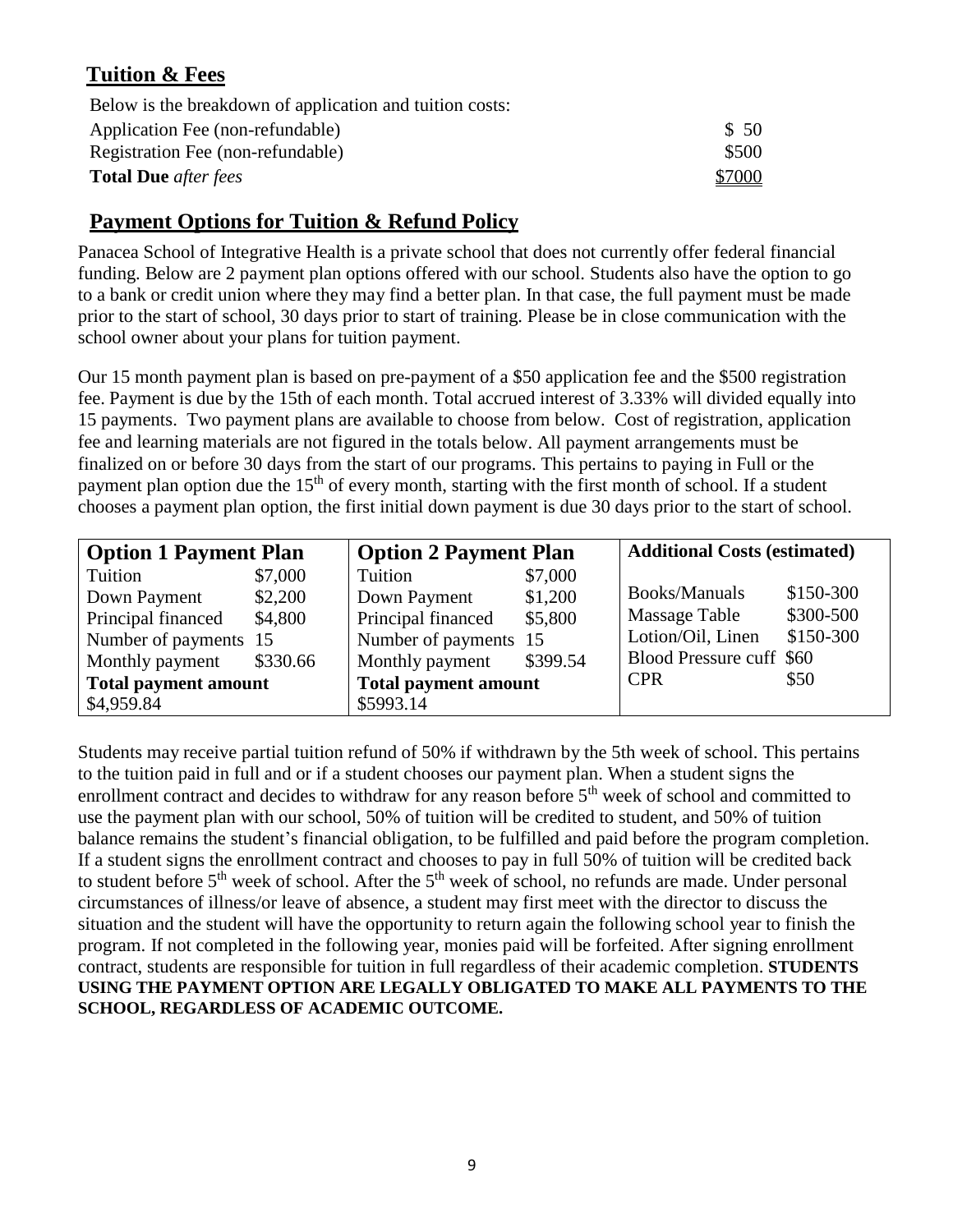**We are honored to announce our Massage Therapy and Yoga teacher training programs are approved by the Maine State Approving Agency for Veterans Education Programs for the use of GI Bill® benefits. GI Bill® is a registered trademark of the U.S Department of Veterans Affairs (VA).** 

#### **Below is specific financial policies for GI Bill recipients only:**

**Credit for Prior Learning** *(38 CFR 21.4254(c )(3).* The school maintains a written record of the previous education and training of the GI Bill recipient and grant credit appropriately, with the training period shortened proportionately.

**Pro Rata Refund** (*38 CFR 21.4254(c)(13), 21.455).* We will refund the unused portion of prepaid tuition and fees on a pro rata basis. The exact proration will be determined on the ratio of the number of days of instruction completed by the student to the total number of instructional days in the course. Any amount in excess of \$10.00 for an enrollment fee or registration fee will also be prorated.

**Attendance Policy** Attendance and punctuality are considered essential to the successful completion of all classes in the massage program. **Students must contact the instructor prior to missing a class.** All missed time must be made up at the discretion of the instructor of each individual class. Absences not made up result in the reduction of the final grade. If an instructor's time is required for student make up time, the student is expected to pay the instructor for that time at a rate determined by the school. Missing more than 3 academic classes or 2 mandatory class clinics, will put the student in jeopardy of failing the Massage Program, unless the proper makeup time steps are initiated above to fulfill program requirements.

**Conduct** Our school trusts largely on the maturity of the students/individuals to conduct themselves as they would in any public place, school, or occupation. Students are expected to adhere to the same standards of grooming and hygiene expected in a professional practice. Smoking or the use of illegal drugs or alcohol is not permitted on the school premises or while involved in a school related activity off school property. Students are required by the school to inform the director of any use of medications and its reason for use, for the safety and well being of all individuals at the school.

**Dismissal/Termination** Students found to be in violation of the above policies and requirements pertaining specifically to graduation requirements, attendance policy, and conduct policy could be subject to dismissal/termination at the discretion of the school director. If a student wishes to appeal the director's decision, a review panel will be assembled consisting of school faculty and peer members.

## **Student Advising**

Faculty will make itself available to students throughout the school year to assist and answer academic and professional concerns, contact your instructor directly to set this up. Grievances shall be taken to the school director or owner of this school.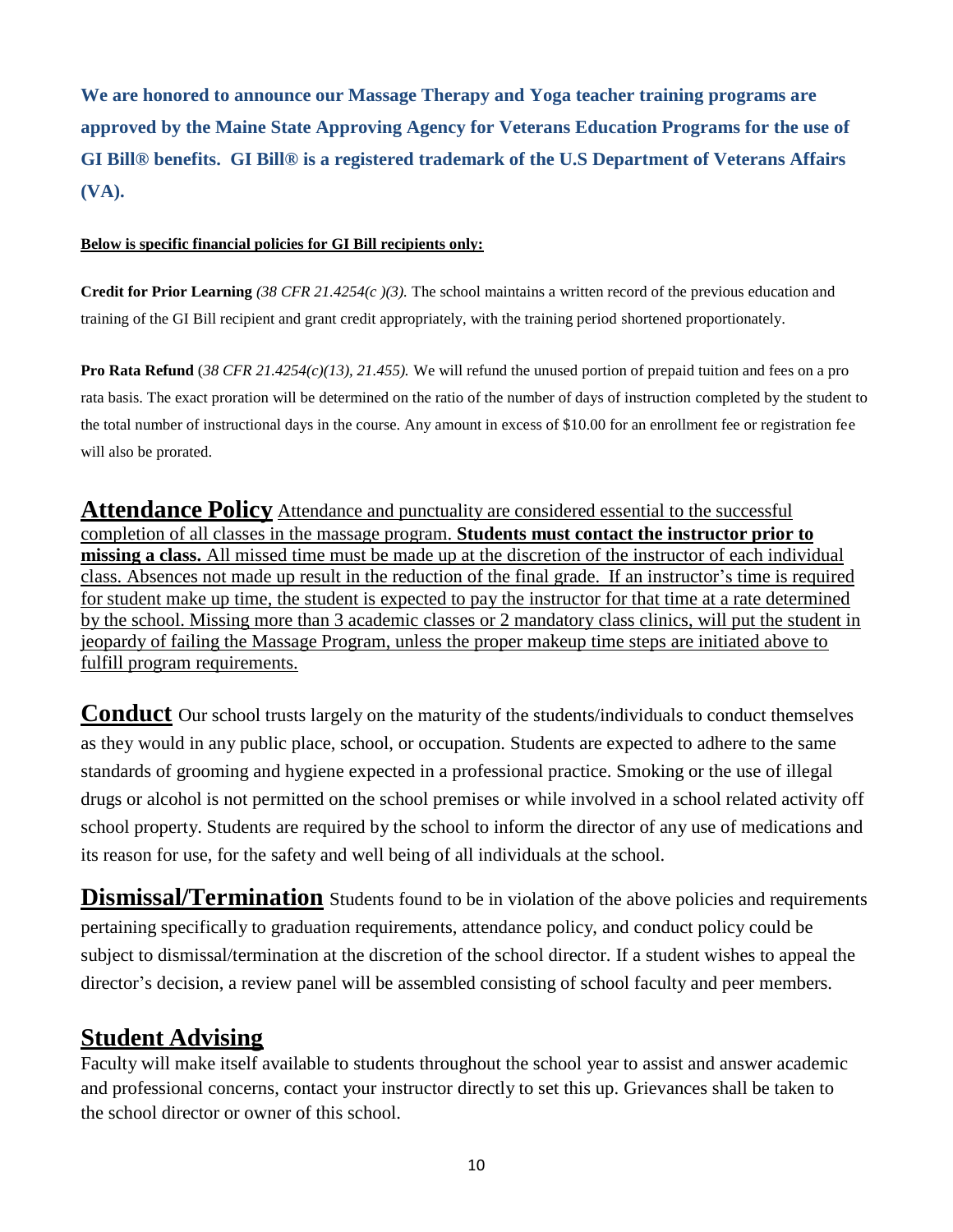## **Graduation**

A C+ is required to pass each class. The following is a breakdown of grades.

 $A = 96 - 100$  $A = 92 - 95$  $B_+ = 89 - 91$  $B = 85 - 88$  $B - 82 - 84$  $C+=79-81$  $C = 75 - 78$  $C - 72 - 74$  $D+= 69 - 71$  $D = 65 - 68$  $F =$  below 65

To practice as professional massage therapists in the State of Maine, a minimum of 500 hours in this field study is required. Graduates need only submit a completed application to the state of Maine in order to obtain a Maine license to practice massage therapy as an (LMT) Licensed massage therapists. See page 8 for additional licensure requirements as well as their web-site:

## [www.maine.gov/professionallicensing.](http://www.maine.gov/professionallicensing)

In order to complete the 530 hour Massage Therapy Program at Panacea School of Integrative Health, a student must pass each course with a grade of at least a C+. Upon successful completion, a student will be awarded a certificate within seven days of graduation. This will allow graduated students to apply for licensing from the Department of Professional and Financial Regulations. In addition to these listed graduation requirements, please see referenced attendance policy on page 10 and academic progress on page 12 as collaborated components for graduation requirements.

## **14 Month Massage School Calendar**

Classroom time/lecture and clinic will take place on the same days. Please view our full Academic calendar online. Our full schedule program schedule including vacations days is found here: [http://panaceayogastudios.com/?page\\_id=489.](http://panaceayogastudios.com/?page_id=489) This is a 14 month program. We have scheduled vacation time spread out over the course of the program. We have provided ample time for lunch and personal breaks during the school day. Our Massage Program schedules over the 14 months are set up with 8 full weekends, in addition to either our evening or daytime options for class time.

We have set up our curriculum and school calendar to be more feasible for the busy schedules most individuals have, allowing for ample time to study outside of class, reasonable time to engage in personal, family obligations and possible work force needs.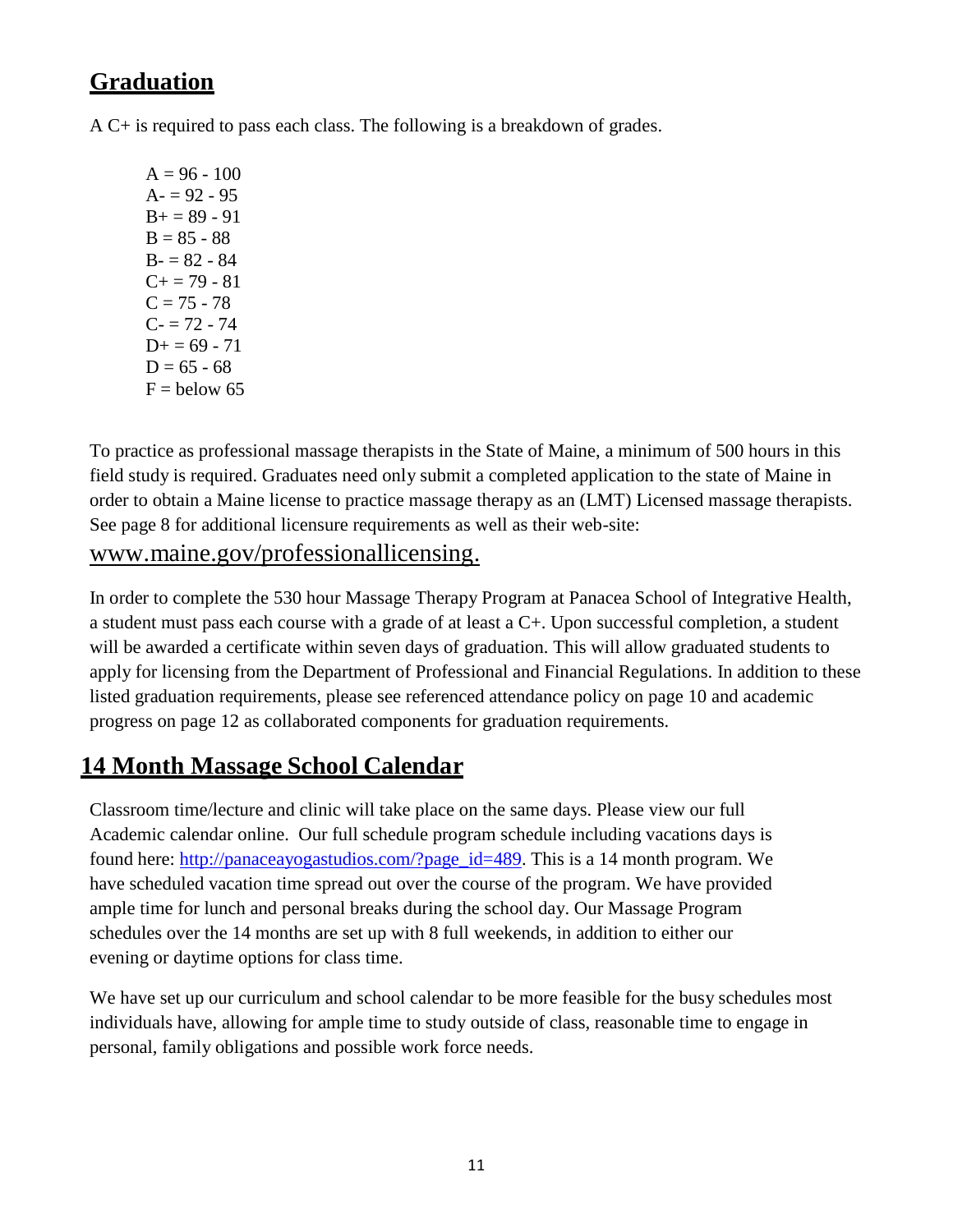**Academic progress:** We take pride in providing a solid education within our programs. Our 530 State Certified Massage Program has high standards with the state of Maine and Department of Education. We strictly adhere to this standardization. Academic proficiency and success is our objective for graduation. Student's progress is assessed within the following categories: Anatomy/Physiology and Pathology. Kinesiology, Massage Concepts/theory, Massage Practice, Personal development, clinic, business/ethics.

Inability to demonstrate competency in any of these areas above may result in an:

"Additional mandatory makeup time period" in order to graduate and receive certification. The student may seek pre-approved means to improve academic standing with additional instructor/student work, this may include additional instructor fees separate from cost of tuition if necessary. To prevent an "Additional mandatory makeup period" we highly suggest avoiding the following: No cell phone use during class time, avoid being habitually late, consistently take lecture notes and ask when extra help is needed in an area of study to prevent falling behind. Students placed within this mandatory makeup period will be given 60 calendar days following this notification to demonstrate required level of knowledge. Students who do not remedy academic progress standing within the required time frame may be dismissed from the training program. Please see graduation requirements as these interplay the direct correlation in regards to successful academic progress.

**Confidentiality Policy:** We do not sell, trade, or otherwise transfer to outside parties your personally identifiable information. This does not include trusted third parties who assist us in operating our website, conducting our business, or servicing you, so long as those parties agree to keep this information confidential. We may also release your information when we believe release is appropriate to comply with the law, enforce our site policies, or protect ours or others rights, property, or safety. However, non-personally identifiable visitor information may be provided to other parties for marketing, advertising, or other uses.

**Emergency Policies:** It is our policy to maintain contact information on individual students for emergency purposes. Individual files will indicate emergency phone numbers, contact person(s) and preferred emergency medical personnel and facility. The faculty member in attendance may be required to make separate decisions regarding these matters, should expediency be an issue. Aside from the 911 emergency phone number, the school maintains a published list of emergency facilities nearby. The school also has a first aid kit on the premises for use by faculty and students.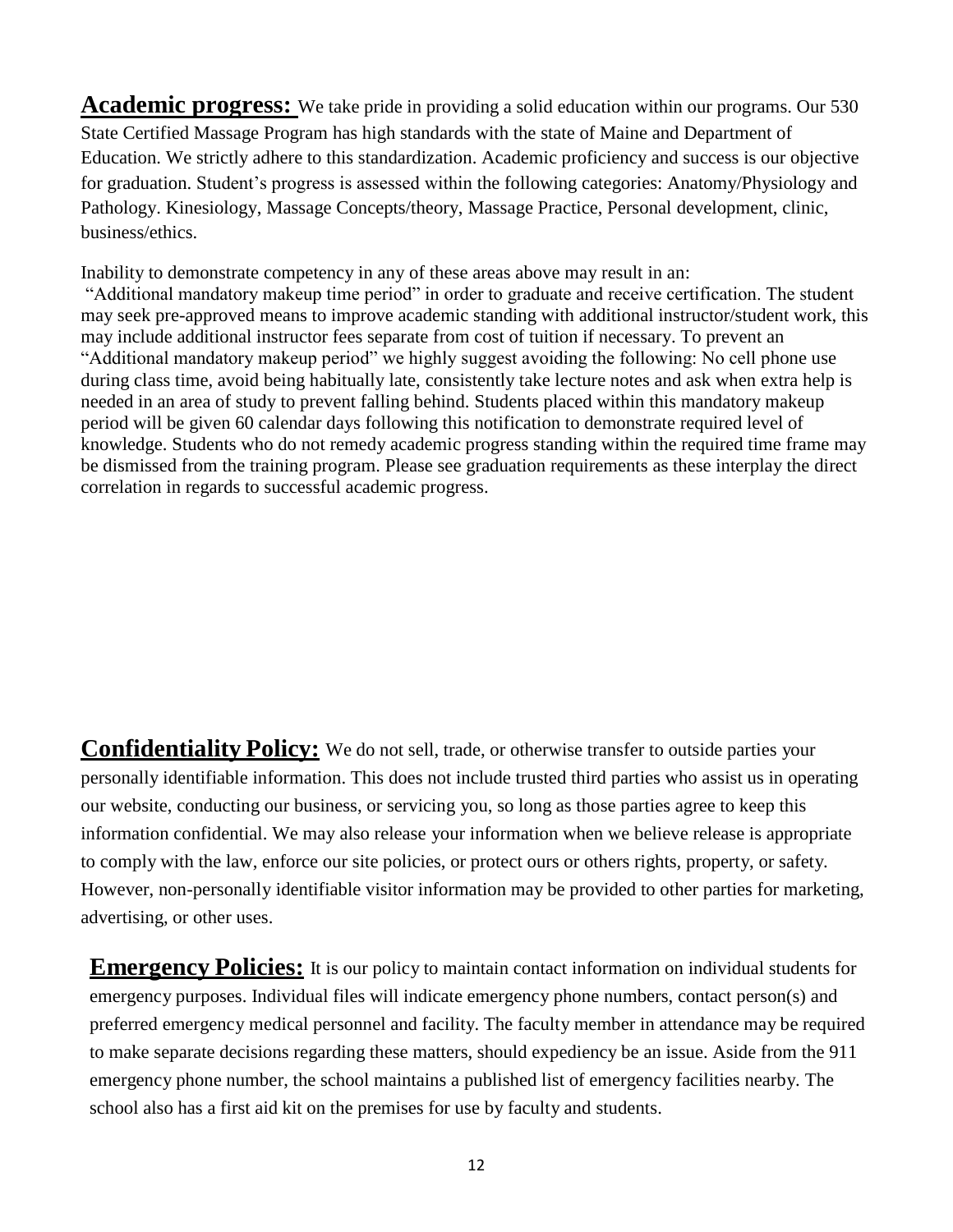

A \$50 non-refundable Application Fee and a personal short essay must accompany this application.

| Date of birth: _____________                                       |  |
|--------------------------------------------------------------------|--|
| Employment: Are you currently employed? Yes: No: No:               |  |
|                                                                    |  |
| Phone #: _______________________                                   |  |
|                                                                    |  |
| <b>Education:</b>                                                  |  |
| Do you have a: High school diploma: ____ GED:_____                 |  |
| College Education Degree: ________ (please name degree or courses) |  |
| Previous study in Massage and/or Health Profession                 |  |